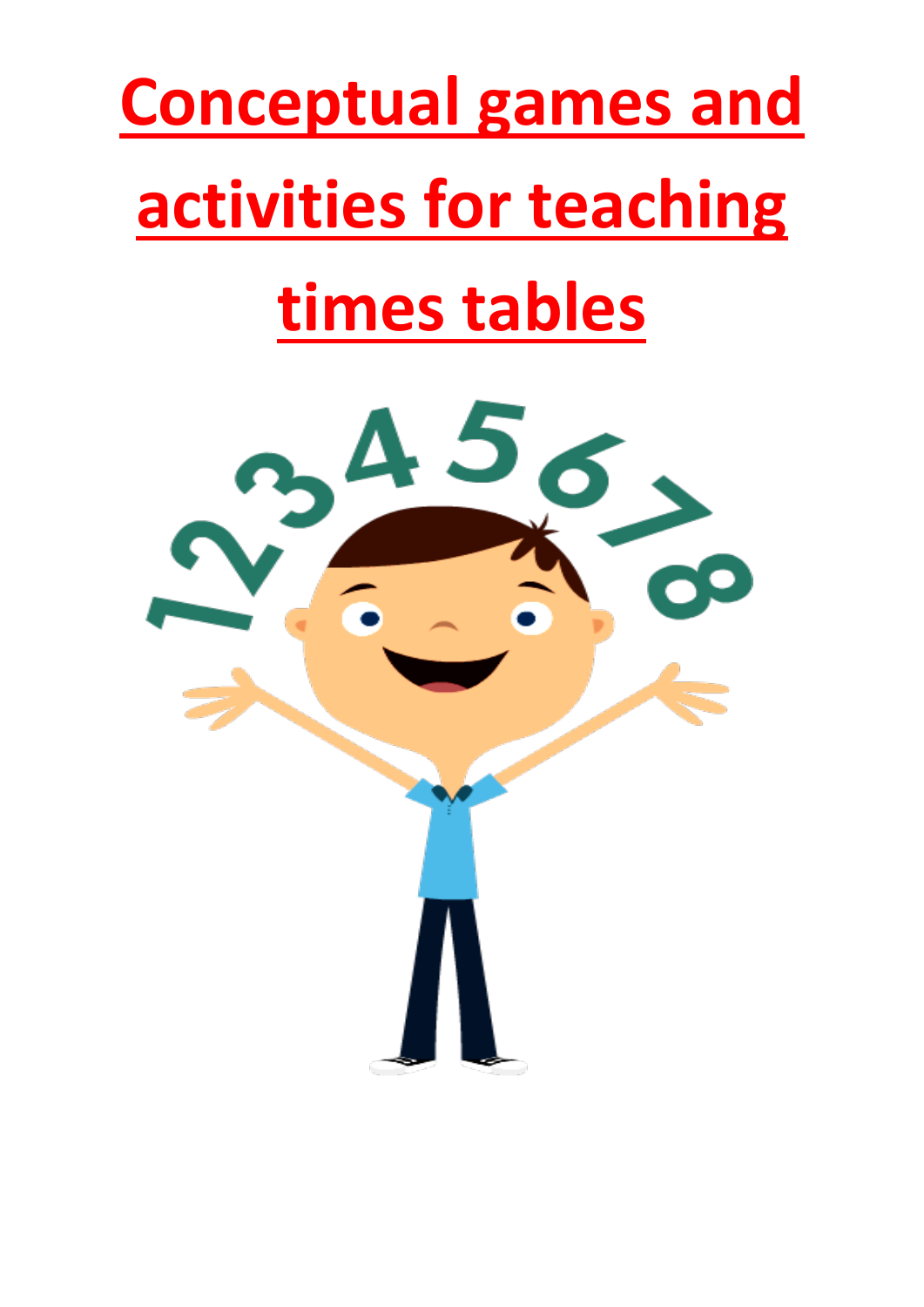In this booklet are the activities and games which promote a more "conceptual" approach to teaching times tables. They are based on understanding the connections and patterns in the tables facts – repeated addition, the inverse and presentation of the tables facts as arrays of different types.

There are some "stand lone" games and several which use the card set as the main resource.

# **Before using the cards and games**

You might introduce the cards by choosing one tables fact and showing the class that we can see that fact in different ways, for instance as:

**The straightforward multiplication sentence** - 3 x 7

**The same sentence reversed** – 7 x 3

**The product** - 21

**The inverse** –  $21 \div 3 / 21 \div 7$ 

**An array** - 3 3 **A "part – whole" model** - **Repeated addition** – 7+ 7 + 7 / 3 + 3 + 3 + 3 + 3 + 3 + 3 3 3 3 3 3 3 3

Once they understand that they need to "connect the ideas" in order to match cards, you can start slowly by using cards for just a couple of tables facts in the same table in one of the snap games below.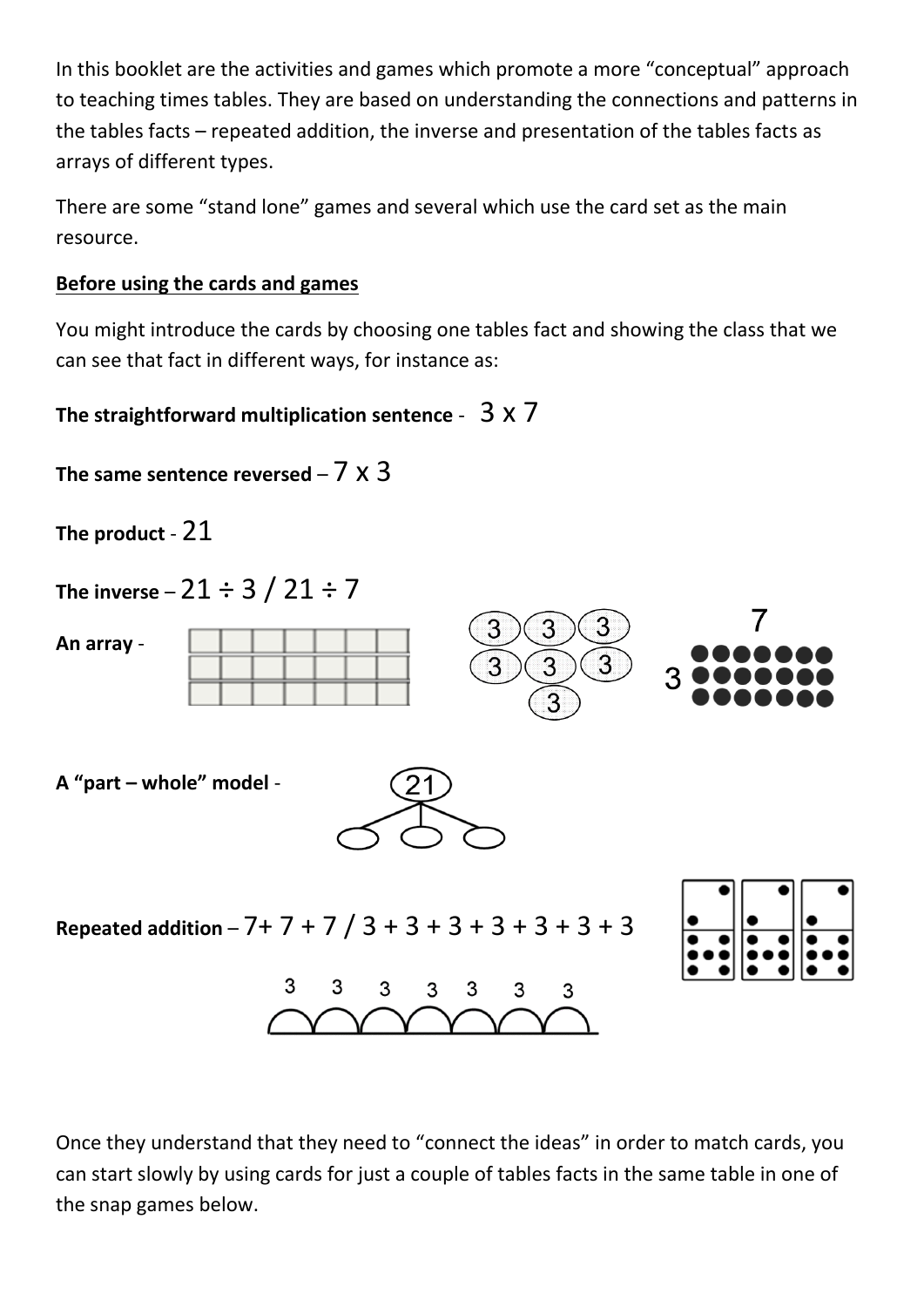- Using the cards should be very flexible and adaptable to your class.
- You can use some or all of one table.
- You can use just the easier or just the "tricky" facts for one table.
- You can mix just the easier facts or just the harder facts for different tables.
- You can carefully select the facts that your particular group are having trouble with.

#### **Using the Cards**

You can use the cards in a lot of straightforward "Snap!" type games and you can adjust the difficulty and the number of tables that you are covering by using different sets of cards. Please feel free to make up your own snap type or other games with the cards.

#### **Snap!**

Use a table set (e.g. the 3x table set) or two or three or a combination, making sure that you have the six cards for each tables fact.

As they become more proficient, you might only use the tables facts from the three tables that they are finding tricky.

a) In a group of four, children each have a pile of cards face downwards in front of them. Starting with the first child, they each place one down on a pile in the middle. When a child sees that the one that they have **in the state of the state of the state of the state of the state of the state of the state of the state of the state of the state of the state of the state of the sta** the same as the one last put down on the pile, they say Snap! They say why the two are the same ("3 rows of 4 are the same as  $4 \times 3$ ", "8+8+8 is the same as  $24$ ").



They take both cards. If they place it on the pile without noticing that the two are the same but another child sees that they are, as soon as the card is let go, they shout Snap! and claim the cards if they can say why they are the same. Everybody should agree why they are the same. The winner is the one with the most cards at the end.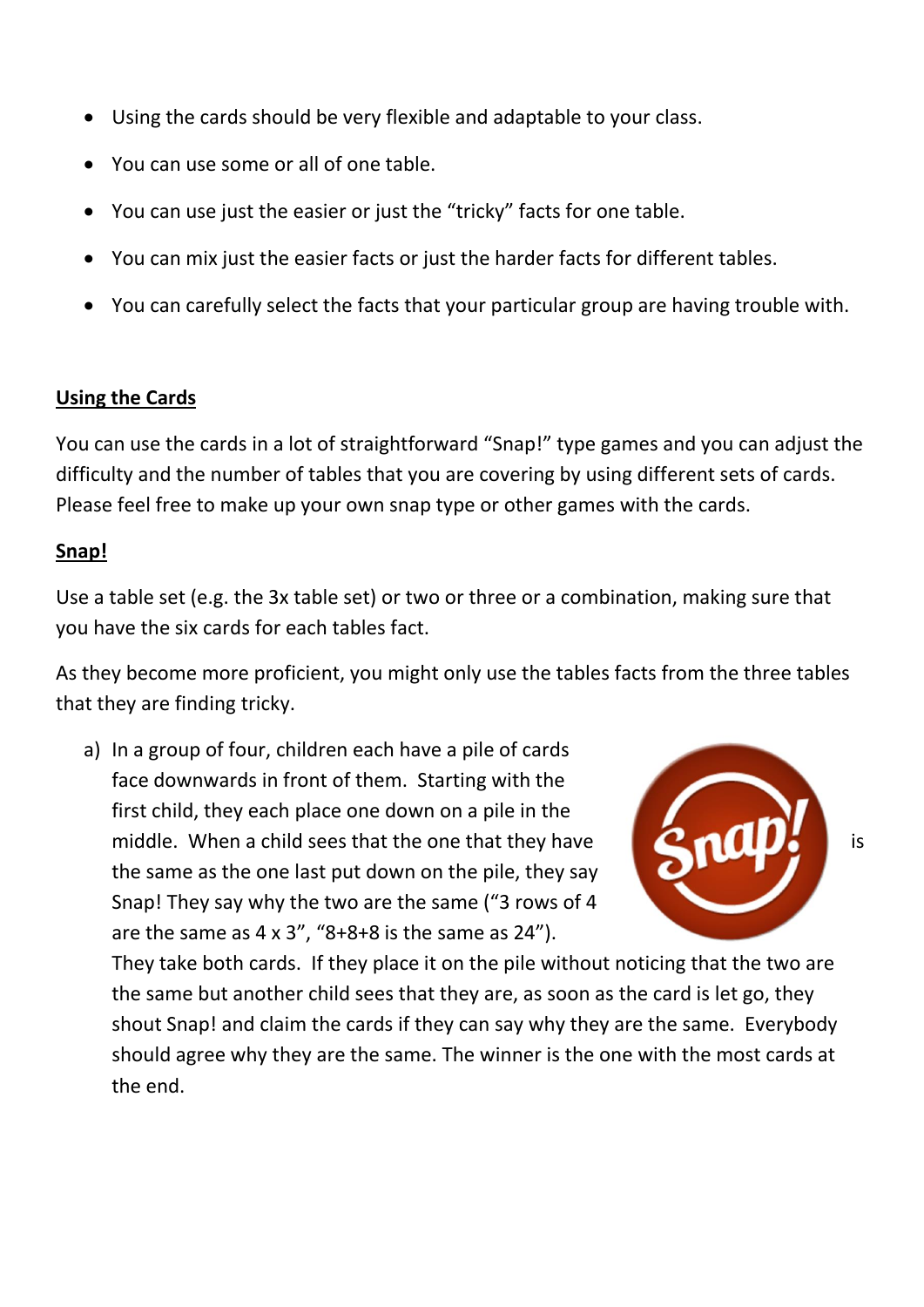- b) The cards are all placed face downwards in the middle. In turn, each child takes a card and places it on a pile face up. If the card they pick matches the last one, they say Snap! They say why the two are the same ("3 rows of 4 are the same as 4 x 3",  $-8+8+8$  is the same as 24"). They take both cards. If they place it on the pile without noticing that the two are the same but another child sees that they are, as soon as the card is let go, they shout Snap! and claim the cards if they can say why they are the same. Everybody should agree why they are the same. The winner is the one with the most cards at the end.
- c) Each child is dealt 5 cards. The rest are placed in the middle. One by one, the cards  $\left[\begin{array}{ccc} \bullet & \bullet & \bullet \\ \bullet & \bullet & \bullet \end{array}\right]$  in the middle are turned over. If the turned over card matches to one that a child has in their hand, s/he shouts Snap, explains why they are the same and



claims the cards. When they have claimed the cards, they take the next one from the top of the pile to replace the one they have paired. Play continues until all of the cards have been matched. The winner is the child with the largest number of cards. A variation is that they don't pick up a new card and play continues until one player has matched all five of their cards.

d) Each child is given a tables fact or a number (this can be more difficult as some numbers are products in more than one table). They turn over cards from the middle pile and take ones that match to their tables fact or number. They have o say why they match. The winner is he one to get all of the five other cards that match the tables fact.

#### **Measles**

Stick the cards up around the room randomly. Give each child a tables fact. They have to run and collect the cards that match that tables fact and bring them back to their table. When they have done so, they must convince their partner / group that all of their cards match.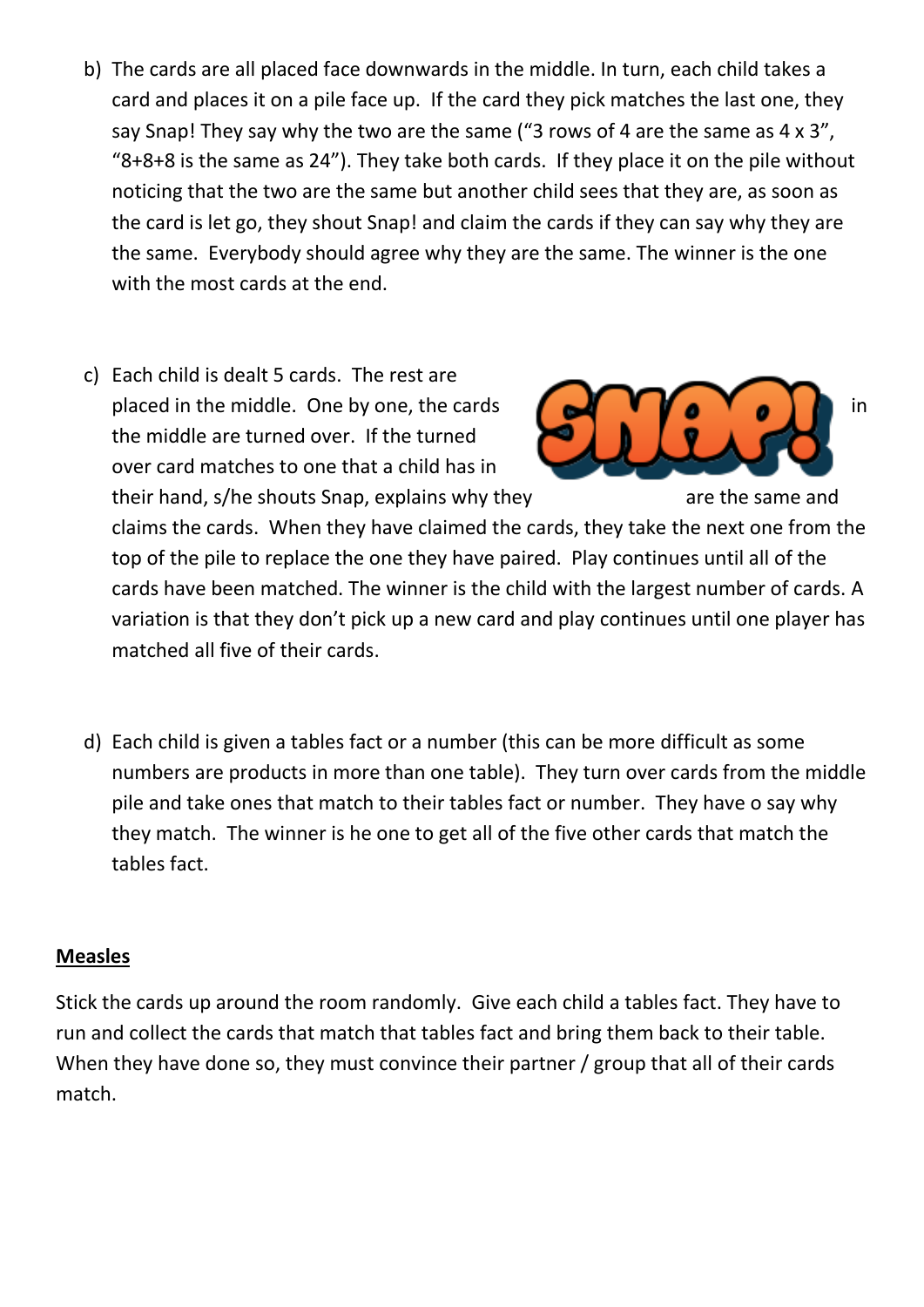#### **Find someone who**

Each child has a card. They walk around the room and find someone who has a card that shows the same tables fact. When they agree that the cards are the same, they come to the teacher / TA and explain why. Then they can either be given new cards or asked to sit down, depending on how long you want the activity to last.

# **Inside / Outside Circle**



Children form two circles, one inside the other (with one child facing out and one facing in). They compare their cards. If they match, they shout Match! and explain why. If none match, the outside circle (or the inside) moves round one place. Are there any matches now? They move around until they have all seen each- others' cards. When they match two cards, they take another two from the central pile or that pair might sit down.

They might compete - one group (two circles) against another. When they match two cards, they take another two from the central pile. The winning group is the one that matches the cards in the pile first.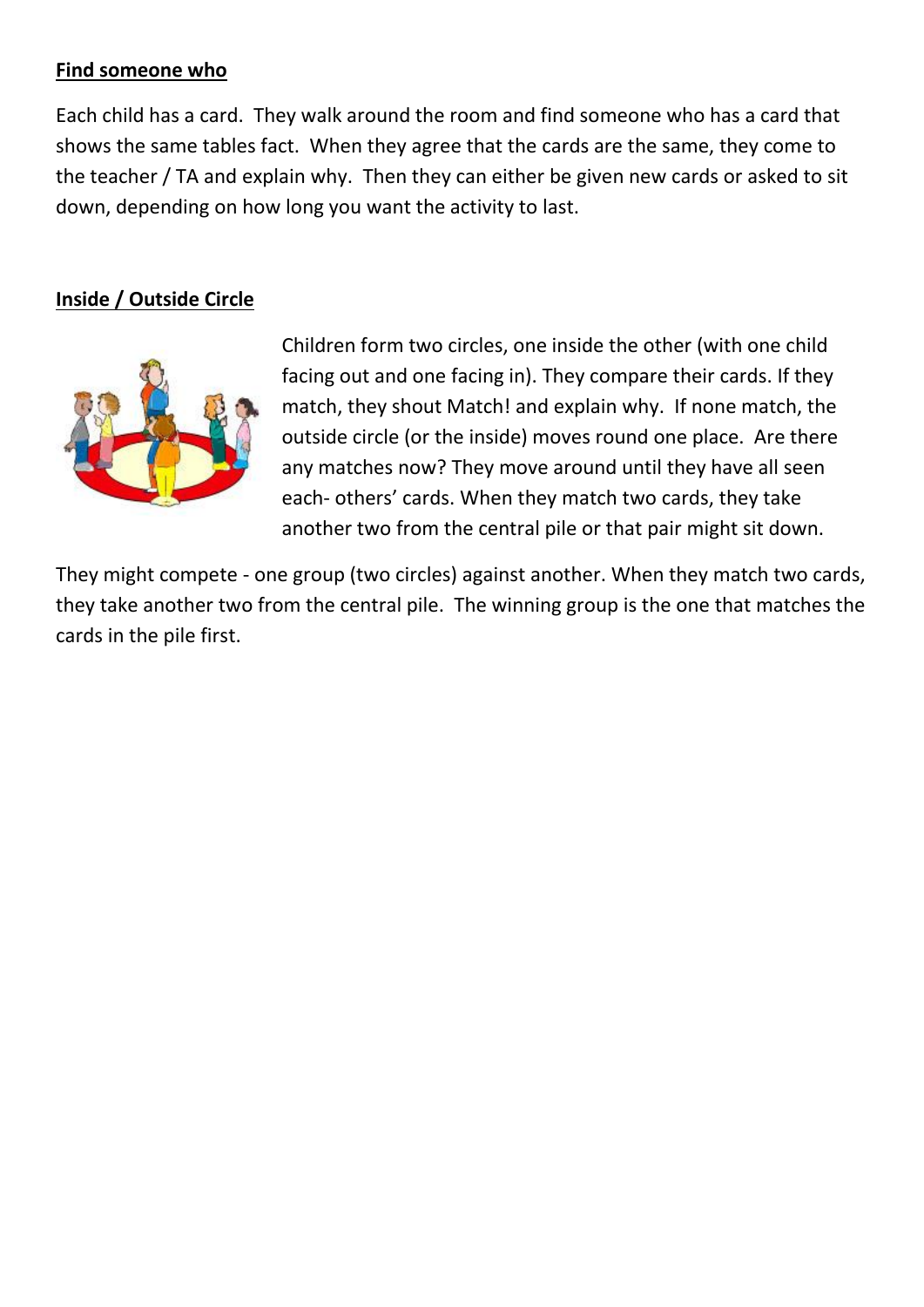#### **Pepperoni Pizza**



In this game, children roll a dice twice. The first roll tells them how many pizzas to draw. The second roll tells them how many pepperonis to put on EACH pizza. They answer the question, "How many pepperonis in total?"

For example, I roll a dice and get 4 so I draw 4 big pizzas. I roll again and I get 2 so I put two pepperonis on each pizza. I then count how many pepperonis all together and say "four lots of 2 equal eight" (It's important to do the saying part!)

**To make the game specific to a table e.g. 3s, 4s and 8s, you can either set the number of pizzas e.g. 3 and roll the die once or put stickers on blank dice e.g.3,4 and 8 or whatever table you want to focus on and use a 6 die for the other so you can roll e.g. 6 lots of 4/8/3. If you want to extend the range of the times table that you are working on, you can use for instance a 9 die or a 12 die.** 

## **Bucket and ring.**

Put a bucket or other container inside a ring (This can be a hoop or just a ring made from string). Each player has 6 bean bags. A bean bag thrown into the bucket is worth 3, 4, 8 etc points (whichever tables you are working on). A bean bag that misses but goes in the ring is worth 2, 3, 4 etc (but less than the bucket score).

When they have thrown all of their bean bags, they should count their score by repeatedly adding the scores for the individual bean bags e.g. saying 8 and 8 and 8 ,…. or "3 lots of 8 equals 24"

You might use red cubes and blue cubes and a tub on the table.



It's important to do the saying part!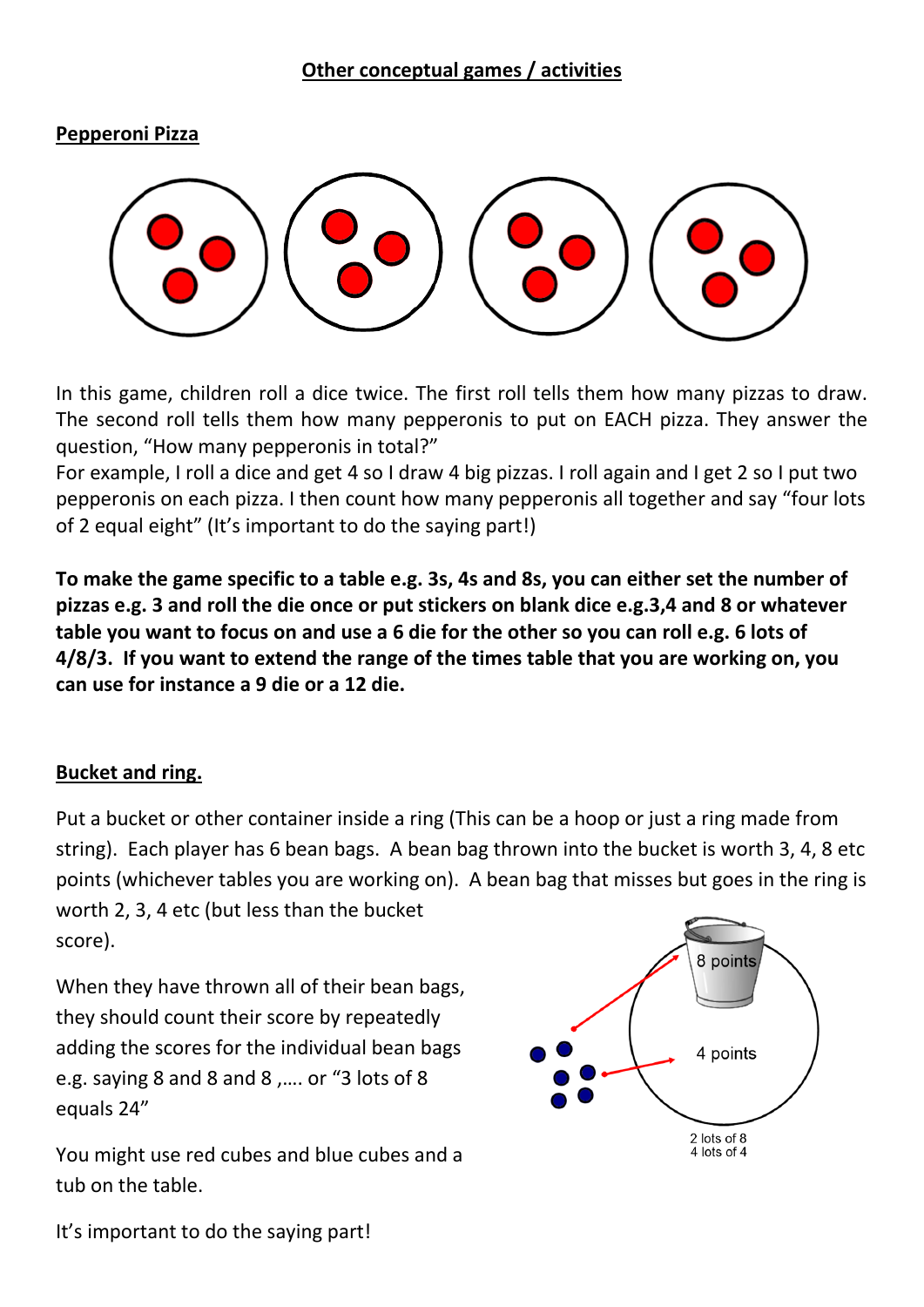#### **How close to 100?**

How Close to 100?



This game is played in partners. Two children share a blank 100 grid. The first partner rolls two number dice. To make the results specific to particular times tables, you will need to "doctor" a die with small stickers or write on a blank die (depending on which table/s you are concentrating on). The numbers that come up are the numbers the child uses to make an array on the 100 grid e.g.  $3 \times 6$ . They can put the array anywhere on the grid, but the goal is to fill up the grid to get it as full as possible. After the player colours the array on the grid, s/he writes in the number sentence that describes the grid. The second player then rolls the dice, draws the number grid and records their number sentence. The game

ends when both players have rolled the dice and cannot put any more arrays on the grid. How close to 100 can you get?

#### **Variation**

Each child can have their own number grid. Play moves forward to see who can get closest to 100.

#### **Tables orienteering**

In orienteering, children are given a map with points marked on it (A, B, C etc). At those points, you attach the blue squares ("controls"). They match the lettered square on their map with the one in real life and go there. On the blue square is attached a photocopy of one of the tables cards (You might laminate them if using outside).

When they find the control and the card attached to it, they write down on the recording sheet the tables fact that they find there (use the ones with graphics rather than the actual tables facts). They leave the controls in place.

You might start off in groups and work down to pairs and individuals.

You can specify the order in which the controls are found or not. One group might start with A and another with B and another with C etc.

You can also do it as a relay – one child or pair goes and finds one, returns and swaps with their partner / partner pair.

You can easily use an average classroom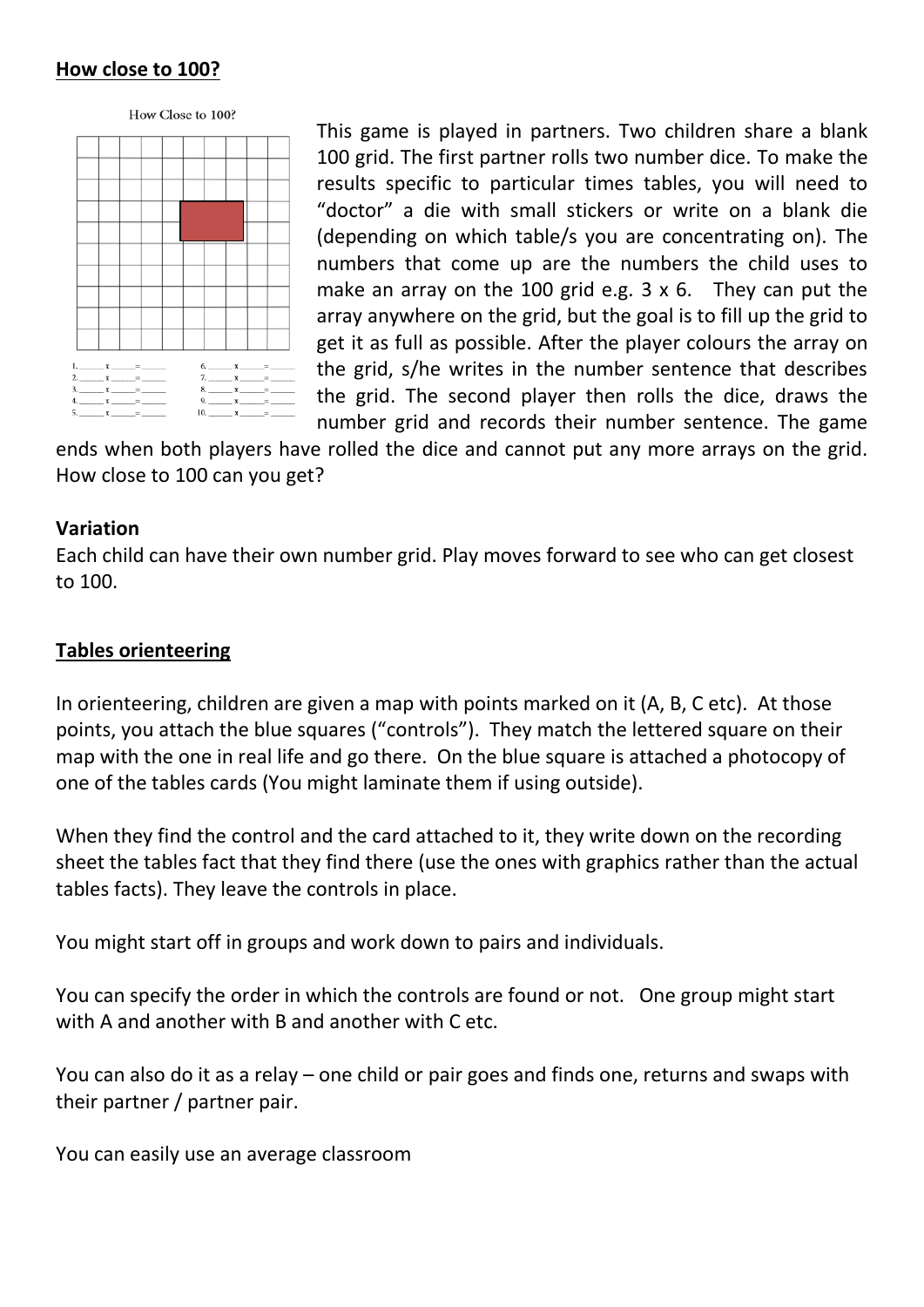



Or mats and equipment in the school hall

## **Or outside of course!**

The materials for orienteering are contained in a separate file.

#### **Image display**

Not a game, but you might put a tables square or part of one on the wall with just the numbers on the axes, leaving spaces where the products would usually go. Give children cards to fit into the spaces that show that tables fact as arrays of different types or repeated addition shown in different ways, as on the conceptual cards.